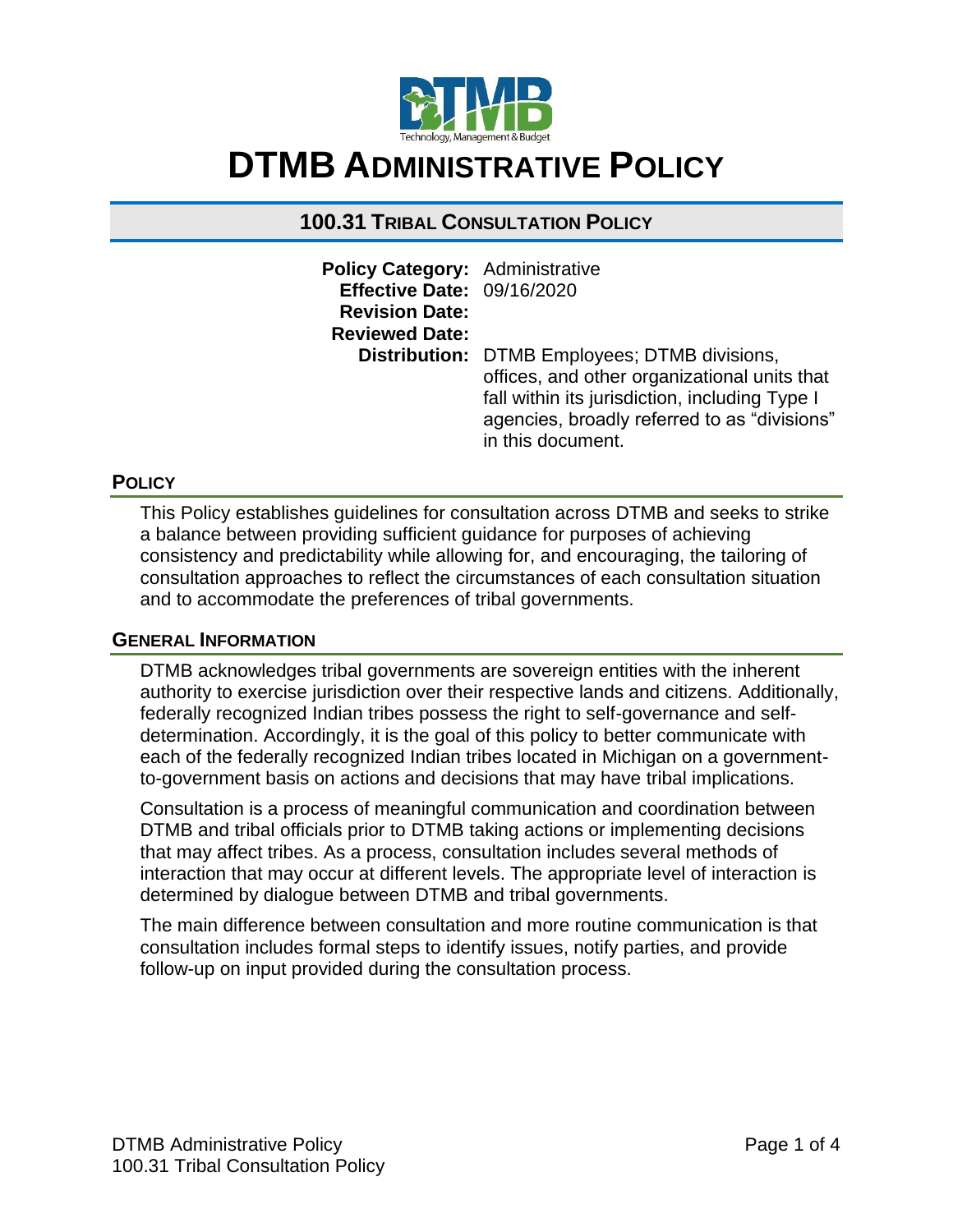# **PROCEDURE**

### **All DTMB Divisions/Employees**

1. This policy applies to all DTMB divisions, offices, and other organizational units that fall within its jurisdiction, including Type I agencies, broadly referred to as divisions in this document.

#### **Consultation Procedure:**

1. **Identification**: First step in the consultation process is the proper identification by DTMB of an action or decision that may be appropriate for consultation. Identification includes a determination of the complexity of the decision or action, identifying the tribe(s) potentially affected by the decision or action, the potential implications for tribes of the decision or action, and any time or resources constraints relevant to the application of the consultation process to the decision or action.

When DTMB staff are unclear if the decision or action warrants consultation, they should immediately contact the DTMB Tribal Liaison for further assistance in deciding.

- a. DTMB staff and Department Tribal Liaison must use the following mechanisms to identify when decisions or actions are appropriate for consultation:
	- i. State-initiated Identification: When undertaking a decision or action, DTMB must evaluate whether the decision or action could impact tribal interests or rights in such a way that consultation would be appropriate. Decisions or actions that may be appropriate for consultation include rules or regulations; emergency preparedness and responses; and any decision or action identified to require consultation by state or federal law or any existing consent decree or other agreement between the state of Michigan and a tribal government.
	- ii. Tribal-Government-Initiated Identification: A tribal government may initiate the consultation process by identifying for DTMB any proposed decision or action that may be appropriate for consultation. The DTMB Tribal Liaison must work with the DTMB Director to evaluate whether the activity is appropriate for consultation.
	- iii. Other Resources: DTMB must also utilize other relevant resources, such as tribal partnership groups in which the tribes may be participants, to assist them in identifying activities that may be appropriate for consultation.
- 2. **Notification**: Once DTMB has identified a decision or action that may be appropriate for consultation, it must promptly notify the tribe(s) potentially affected by the proposed decision or action. Notification may occur by regular or electronic mail, telephone, or other agreed-upon means,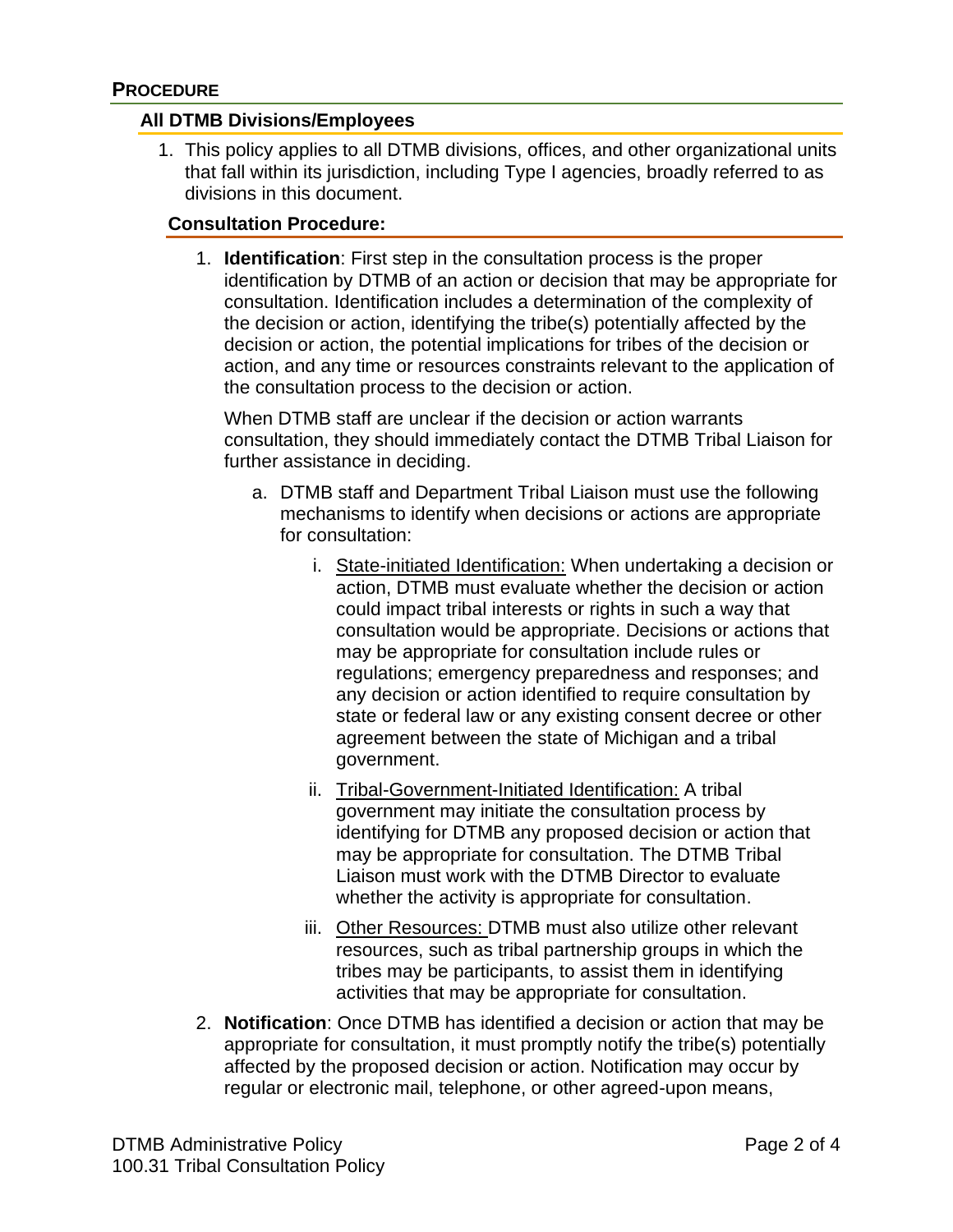depending on the nature of the activity and the number of tribes potentially affected. Notification must come from the DTMB Tribal Liaison. The notification should be clear, direct and between persons responsible for addressing the concern. The notification must also include sufficient information to permit the potentially affected tribe(s) to make an informed decision regarding whether to proceed with consultation and must apprise the tribe(s) of how to provide input regarding the proposed decision or action.

- 3. **Input:** DTMB must then receive and consider input regarding the activity from any potentially affected tribe that may choose to offer it. Input may be provided to DTMB in whatever format the tribes and DTMB mutually deem appropriate. The DTMB Tribal Liaison must coordinate with the tribe(s) throughout this step to ensure that the tribe(s) participating in the consultation:
	- a. Receive all information necessary to provide DTMB with meaningful input regarding the decision or action;
	- b. Are afforded due opportunity to discuss that input with DTMB;
	- c. Are apprised of any significant changes to the decision or action, or any other issues that may arise as to it, over the course of the consultation process; and
	- d. Are afforded due opportunity to provide to and discuss with DTMB any additional input the tribe(s) may have regarding those changed circumstances.
- 4. **Follow up:** DTMB must then provide feedback to the tribe(s) involved in the consultation to explain how their input was considered in DTMB's final decision. Unless otherwise agreed to by the tribe(s) and DTMB, this feedback must be in the form of a written communication from a senior department official involved in the consultation to the most senior tribal official involved in the consultation.

# **Roles and Responsibilities**

- 1. **Department Tribal Liaison:** Responsibilities of DTMB's Tribal Liaison include the following:
	- a. Monitoring and ensuring DTMB's implementation of and compliance with the accord, directive, and this policy.
	- b. Coordinating with DTMB Divisions to further develop and review procedures for the implementation of this policy.
	- c. Coordinating DTMB's interactions with the governments of Michigan's federally recognized Indian tribes.
	- d. Coordinating and implementing the tribal consultation process, including serving as a point of contact for DTMB staff, tribal governments, and other parties interested in the process.